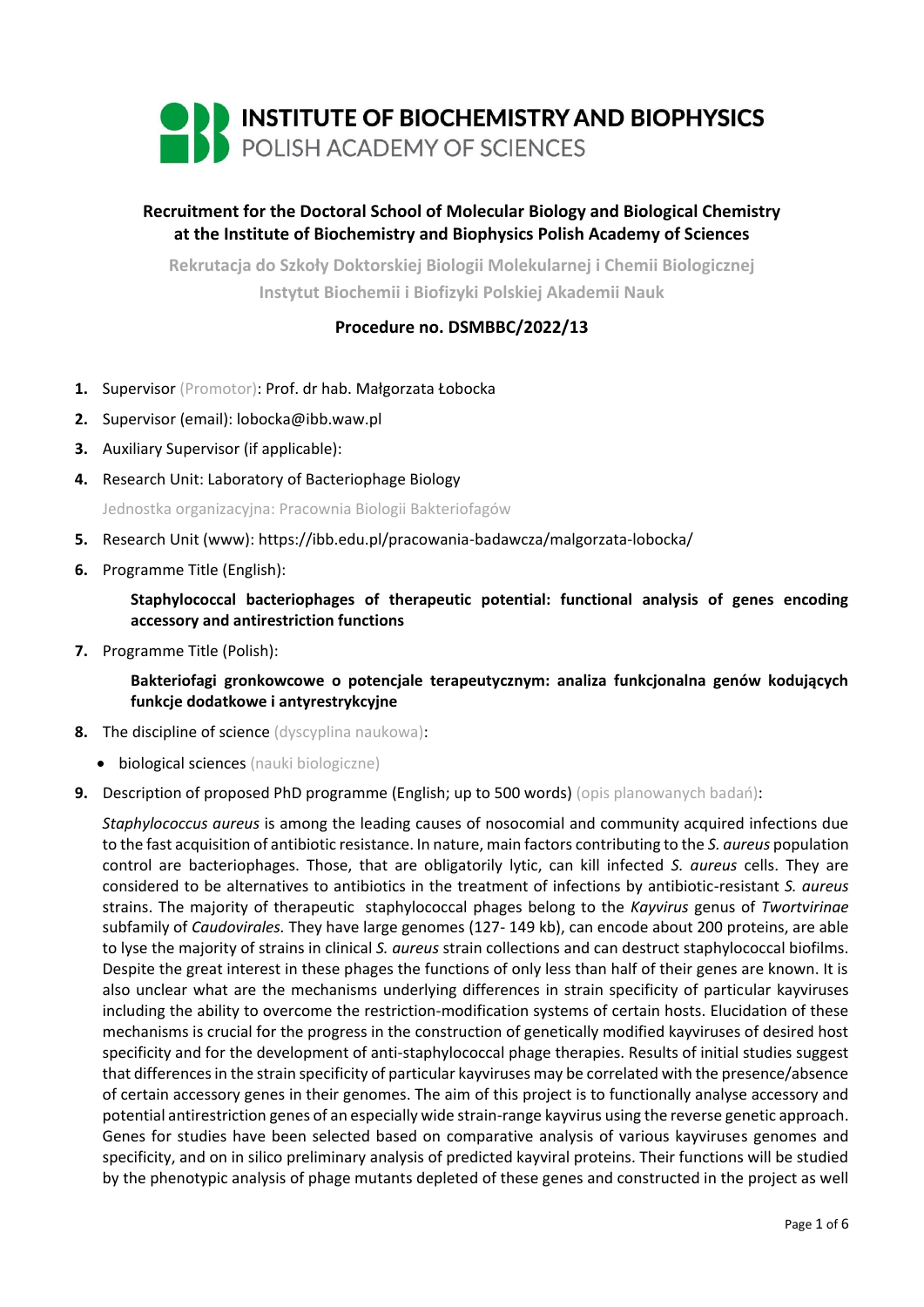as by the phenotypic analysis of *S. aureus* cells carrying the selected genes cloned in a plasmid. The contribution of particular genes to the kayvirus strain specificity determination and to the kayvirus therapeutic efficacy will be studied with the use of diversified *S. aureus* strain collection. Comparative genomic analysis of pairs of related *S. aureus*strains representing isolates sensitive and resistant to particular kayviruses will be used to identify *S. aureus* determinants of susceptibility to these phages. Methodology will include basic microbiological and molecular biology techniques, gene cloning and expression, genomic, transcriptomic and proteomic analysis, site-directed mutagenesis, CRISPR-Cas-mediated selection of desired mutants, comparative genomic studies. The studies will be financed from the National Science Centre OPUS project entitled "Functional genomic analysis of *Staphylococcus aureus Kayvirus* genus phages in a search for molecular basis of wide host-range and the strategies of survival with a host population". A part of studies will be implemented in collaboration with foreign laboratories.

- 10. Literature references related to conducted/planned research (literatura związana z planowanymi badaniami):
	- Głowacka-Rutkowska A, Ulatowska M, Empel J, Kowalczyk M, Boreczek J, Łobocka M. A Kayvirus Distant Homolog of Staphylococcal Virulence Determinants and VISA Biomarker Is a Phage Lytic Enzyme. Viruses. 2020 Mar 7;12(3). pii: E292. doi: 10.3390/v12030292.
	- Głowacka-Rutkowska A, Gozdek A, Empel J, Gawor J, Żuchniewicz K, Kozińska A, Dębski J, Gromadka R, Łobocka M. The Ability of Lytic Staphylococcal Podovirus vB\_SauP\_phiAGO1.3 to Coexist in Equilibrium With Its Host Facilitates the Selection of Host Mutants of Attenuated Virulence but Does Not Preclude the Phage Antistaphylococcal Activity in a Nematode Infection Model. Front Microbiol. 2019 Jan 18;9:3227. doi: 10.3389/fmicb.2018.03227.
	- Łobocka M, Hejnowicz MS, Dąbrowski K, Gozdek A, Kosakowski J, Witkowska M, Ulatowska MI, Weber-Dąbrowska B, Kwiatek M, Parasion S, Gawor J, Kosowska H, Głowacka A. Genomics of staphylococcal Twort-like phages--potential therapeutics of the post-antibiotic era. Adv Virus Res. 2012;83:143-216. doi: 10.1016/B978-0-12-394438-2.00005-0.
- 11. Requirements for the candidate (wymagania):
- **a)** hold a degree of Master of Science [*Magister*], Master of Engineering [*Magister Inżynier*], medical doctor or equivalent in the field of: exact sciences, natural sciences, medical sciences or related disciplines, granted by a Polish or foreign university; a person who does not possess the qualifications described above may take part in the competition, but must obtain the qualifications in question and provide the relevant documents before the start of the programme at the Doctoral School (i.e., October 1, 2022);

posiadanie tytułu zawodowego magistra, magistra inżyniera, lekarza lub innego równorzędnego na polskiej lub zagranicznej uczelni w dziedzinie: nauk ścisłych, przyrodniczych, medycznych lub pokrewnych; w naborze może wziąć udział osoba nieposiadająca kwalifikacji opisanych w zdaniu poprzedzającym, jednak musi je uzyskać i stosowne dokumenty dostarczyć przed rozpoczęciem kształcenia w Szkole Doktorskiej (tj. przed 1 października 2022 r.)

### **12.** Scholarship amount (net): 3000 PLN for 1st and 2nd year, 3500 PLN for 3rd and 4th year.

Wysokość stypendium (netto, PLN): 3000 PLN na pierwszym i drugim roku, 3500 PLN na trzecim i czwartym roku.

### **13.** Number of positions available: 1

Liczba dostępnych miejsc: 1

## **14.** Deadline for submission of documents: **from 1st to 15th June 2022 (documents must not be submitted earlier than June 1, 2022)**

Termin rozpoczęcia i zakończenia przyjmowania dokumentów: od 1 czerwca do 15 czerwca 2022 r. (dokumenty nie mogą być złożone przed 1 czerwca 2022)

**15.** Selected candidates will be invited for **the interview** that **will take place from 20th to 30th June 2022** (the exact date will be given in the invitation).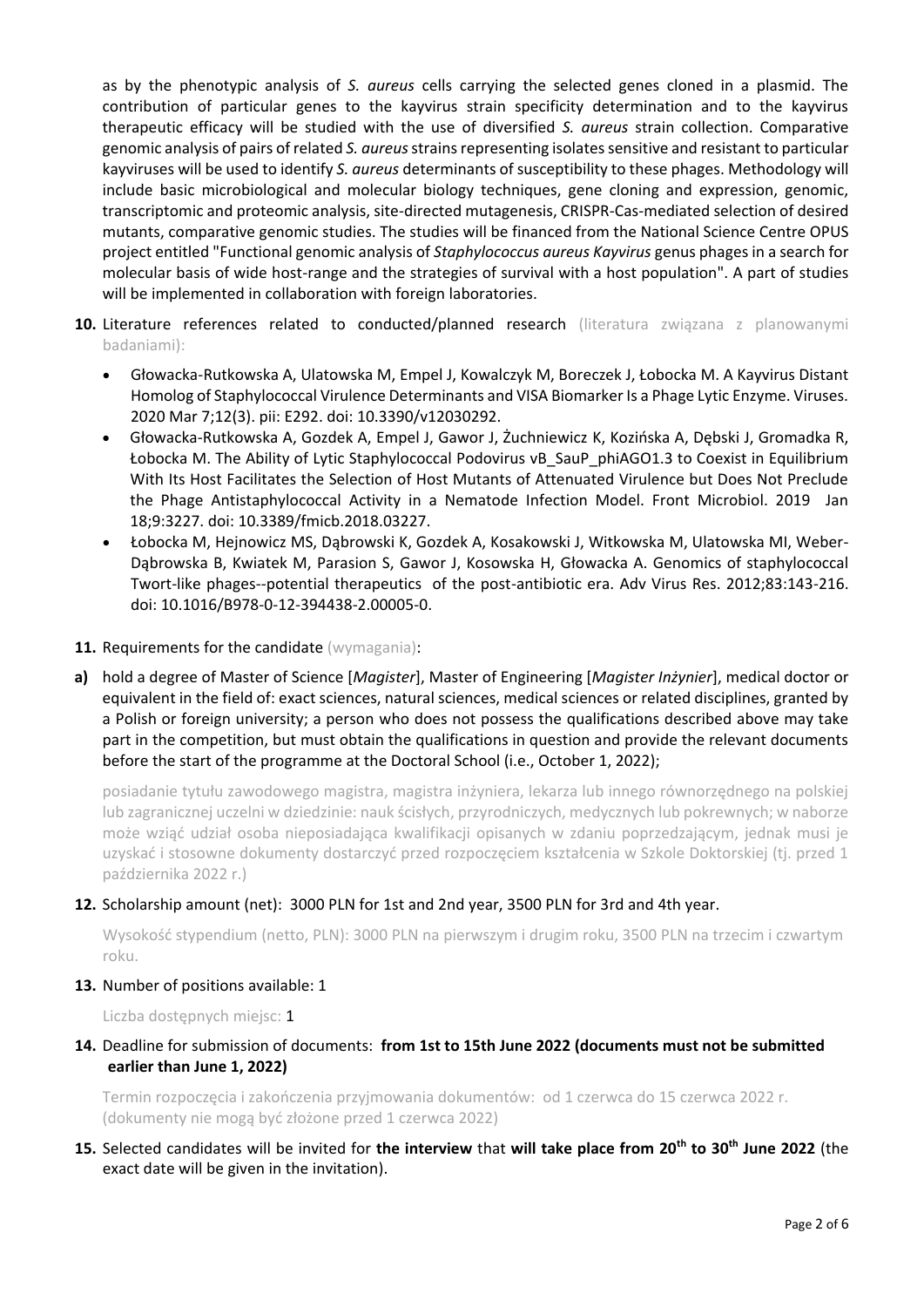Wybrani kandydaci zostaną zaproszeni na rozmowę kwalifikacyjną, która odbędzie się w terminie **od 20 do 30 czerwca** 2022 (dokładny termin zostanie przekazany w zaproszeniu na rozmowę).

#### **16.** The recruitment procedure will be completed until **July 6, 2022**.

Termin rozstrzygnięcia konkursu **6 Lipca 2022.**

#### **17.** Required documents:

**a)** an application for admission to the Doctoral School, together with consent to the processing of personal data for the recruitment procedure and a statement on familiarising oneself with recruitment rules and conditions; [\(link to the form\)](https://ibb.edu.pl/app/uploads/2022/05/application-form_doctoralschool_ibb-pas.docx)

podanie o przyjęcie do Szkoły Doktorskiej wraz ze zgodą na przetwarzanie danych osobowych na potrzeby postępowania rekrutacyjnego oraz oświadczeniem o zapoznaniu się z zasadami i warunkami rekrutacji; ([odnośnik do formularza](https://ibb.edu.pl/app/uploads/2022/05/application-form_doctoralschool_ibb-pas.docx))

#### **b)** a copy of the diploma from a university or the candidate's statement on the estimated graduation date:

odpis dyplomu ukończenia uczelni wyższej lub oświadczenie kandydata o przewidywanym zakończeniu studiów;

## **c)** a scientific curriculum vitae including information on the candidate's participation in scientific projects and other related activities, such as publications, involvement in science club, participation in academic conferences with an oral or poster presentation, national and international internships, prizes and awards, participation in grants, popularization of science, voluntary work;

życiorys naukowy zawierający informacje o udziale kandydata w projektach naukowych i innych aktywnościach związanych z działalnością naukową taką jak: publikacje, prace w kołach naukowych, udział w konferencjach naukowych z referatem, posterem, staże krajowe i zagraniczne, nagrody i wyróżnienia, udział w grantach, popularyzacji nauki, wolontariacie;

#### **d)** a list of completed university courses with marks;

wykaz ukończonych kursów uniwersyteckich wraz z ocenami;

#### **e)** a motivation letter;

list motywacyjny;

**f)** contact details to at least one academic adviser or academic staff member holding at least a doctor's degree, who has agreed to give an opinion on the applicant. The opinion should not be attached to the application;

dane kontaktowe do co najmniej jednego dotychczasowego opiekuna naukowego lub innego pracownika naukowego ze stopniem co najmniej doktora, który zgodził się wcześniej wydać opinię na temat kandydata. Opinii nie należy załączać do aplikacji;

**g)** in the case of having a disability, certificate or a certificate on the degree of disability, or a certificate referred to in Article 5 and Article 62 of the Act of 27 August 1997 on Vocational and Social Rehabilitation and Employment of Persons with Disabilities - a statement of holding such certificate;

w przypadku posiadania orzeczenia o niepełnosprawności lub orzeczenia o stopniu niepełnosprawności albo orzeczenia, o którym mowa w art. 5 oraz art. 62 ustawy z dnia 27 sierpnia 1997 r. o rehabilitacji zawodowej i społecznej oraz zatrudnianiu osób niepełnosprawnych – oświadczenie o jego posiadaniu;

## **h)** candidates holding a diploma of completing studies abroad shall additionally attach a certified translation of the diploma, including the supplement, into Polish or English, unless the diploma or an official copy thereof, including the supplement, has been issued in English.

kandydat legitymujący się dyplomem ukończenia studiów za granicą składa dodatkowo poświadczone tłumaczenie dyplomu, wraz z suplementem, na język polski lub angielski, chyba, że dyplom lub jego oficjalny odpis, wraz z suplementem, został wydany w języku angielskim;

**18.** Language of documents (język dokumentów):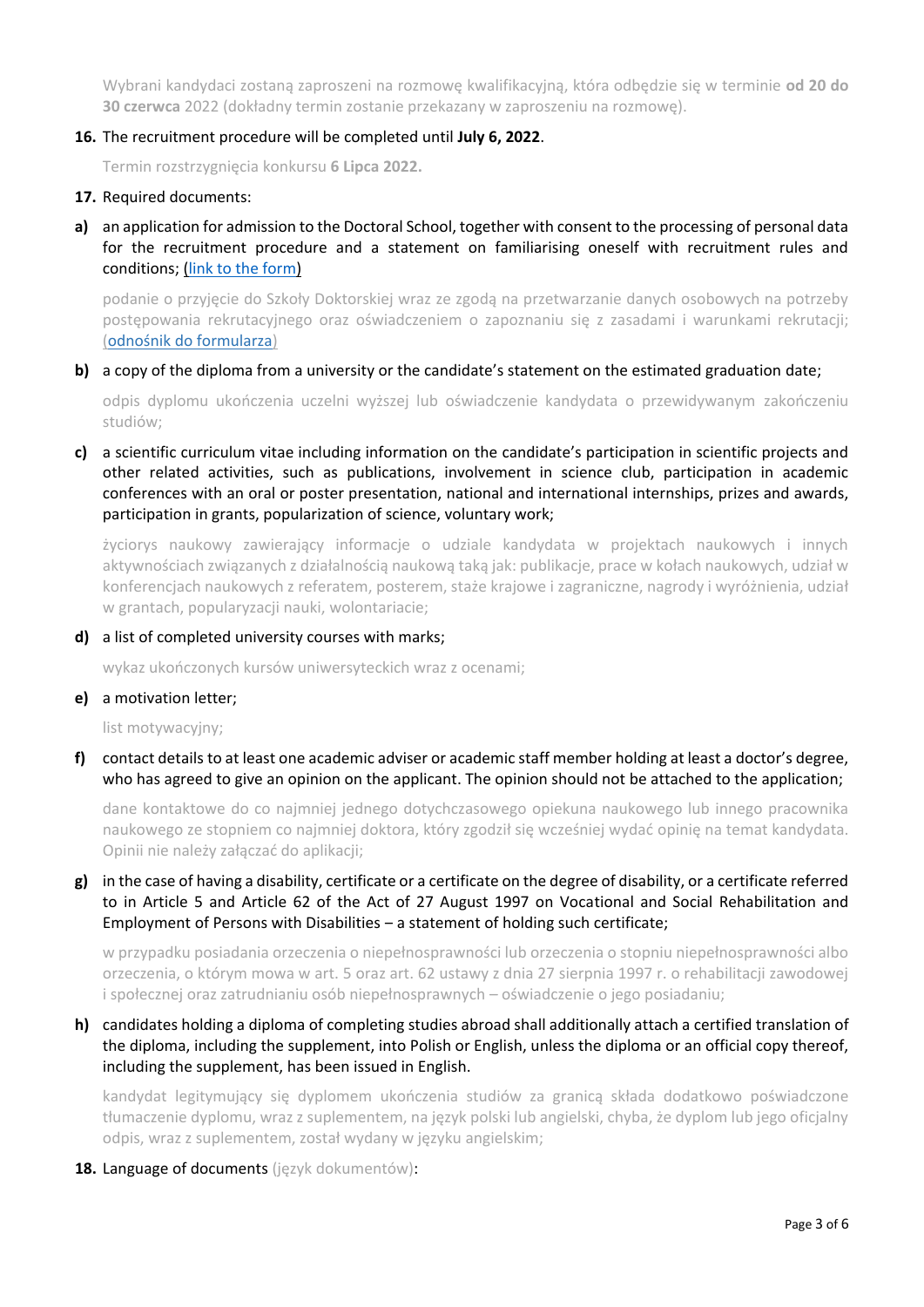• either English or Polish up to the candidate's choice (angielski lub polski - do wyboru przez kandydata)

**19.** How to apply (jak złożyć aplikację):

- Use the Application form for admission to the Doctoral School [\(link to the form\)](https://ibb.edu.pl/app/uploads/2022/05/application-form_doctoralschool_ibb-pas.docx) Użyj formularza Podania o przyjęcie do Szkoły Doktorskiej ([odnośnik do formularza](https://ibb.edu.pl/app/uploads/2022/05/application-form_doctoralschool_ibb-pas.docx))
- Merge all required documents as a single pdf file

Połącz wszystkie dokumenty w jeden plik formatu pdf

• Send this file as an attachment to [PhDschool-recruitment@ibb.waw.pl](mailto:PhDschool-recruitment@ibb.waw.pl) **or** post documents to

Doctoral School (room 41)

Institute of Biochemistry and Biophysics Polish Academy of Sciences Pawinskiego 5a 02-106 Warszawa Poland

Wyślij plik pdf na adres [PhDschool-recruitment@ibb.waw.pl](mailto:PhDschool-recruitment@ibb.waw.pl) lub prześlij dokumenty na adres: Szkoła Doktorska (pokój 41) Instytut Biochemii i Biofizyki Polska Akademia Nauk ul. Pawińskiego 5a 02-106 Warszawa

Polska

• Include "**Procedure no. DSMBBC/2022/13**" and your first and last name as the subject of the e-mail

W tytule wiadomości e-mail umieść "**Procedure no. DSMBBC/2022/13"** oraz Twoje imię i nazwisko.

• The application must contain all documents described in section 17

Aplikacja musi zawierać wszystkie dokumenty opisane w punkcie 17

- **20.** The recruitment process consists of two stages:
- **a)** selection of candidates by the Committee based on their previous achievements and academic performance presented in the documents submitted; for each position no more than 4 applicants who have achieved the highest scores, but no less than 60% of the maximum points, shall be qualified for the next stage;
- **b)** an interview conducted by the Committee including in particular:
	- a presentation delivered by the candidate containing the outcomes of his/her research (a Master's thesis or other research work carried out by the candidate); the presentation must not last longer than 10 minutes;
	- questions asked by the members of the Committee related to the presented project, the methods used and interpretation of the results obtained;
	- questions asked by the members of the Committee related to the proposed PhD programme described in the recruitment announcement;
	- questions related to the candidate's motivation for scientific work.

Rekrutacja składa się z dwóch etapów:

**a)** selekcji kandydatów przez Komisję na podstawie dotychczasowych osiągnięć i wyników w nauce przedstawionych w złożonych dokumentach; dla każdego oferowanego miejsca do kolejnego etapu zakwalifikowane zostaną nie więcej niż 4 osoby, które uzyskały najlepszą ocenę, nie mniejszą jednak niż 60% maksymalnej liczby punktów.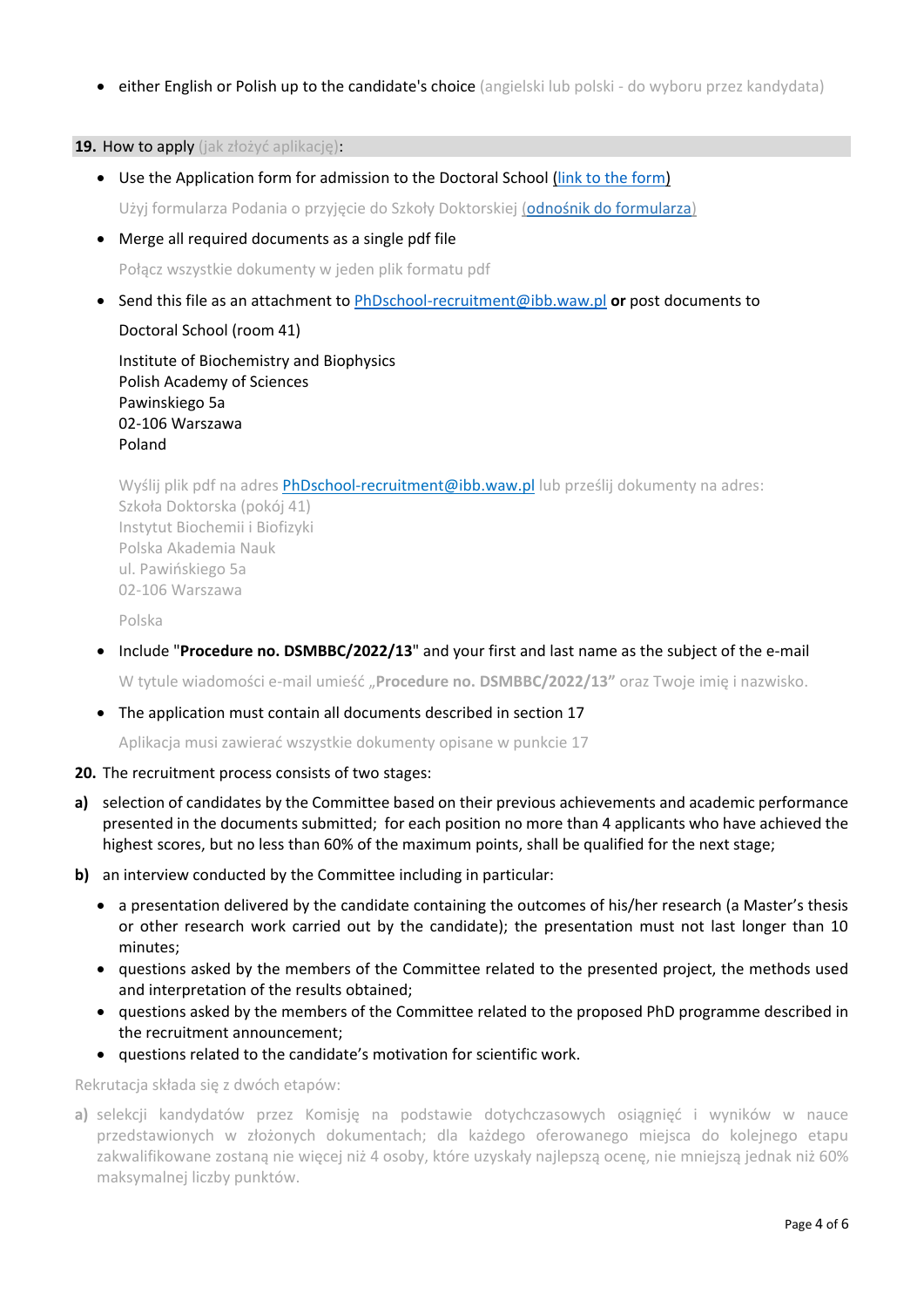- **b)** rozmowy kwalifikacyjnej z Komisją, która obejmuje:
	- prezentację podczas której kandydat przedstawia wyniki swoich badań (pracy magisterskiej lub innej pracy badawczej wykonanej przez kandydata); prezentacja może trwać nie dłużej niż 10 minut;
	- zadanie pytań przez członków Komisji sprawdzających znajomości tematyki przedstawionej przez kandydata, stosowanych przez niego metod oraz umiejętności interpretacji uzyskanych wyników;
	- zadanie pytań przez członków Komisji sprawdzających znajomość tematyki wymienionej w ogłoszeniu o rekrutacji (proponowanym programie badawczym);
	- poznanie motywacji kandydata do pracy naukowej.

### 21. Language of interview (język rozmowy kwalifikacyjnej):

• either English or Polish up to the candidate's choice (angielski lub polski - do wyboru przez kandydata)

### **22.** Criteria for evaluation of candidates:

- **a)** Stage One
	- learning outcomes (a scale of the evaluation:  $0.0 6.0$  points);
	- participation in a scientific project or an academic conference (a poster or oral presentation) (a scale of the evaluation:  $0.0 - 1.0$  points);
	- co-authorship of a research paper (depending on the role in the publication) (a scale of the evaluation: 0.0  $-1.0$  points);
	- involvement in science club (a scale of the evaluation: 0.0 or 0.5 points);
	- other achievements, e.g., awards, honors, scholarships, domestic and foreign internships, voluntary work, popularization of science (a scale of the evaluation:  $0.0 - 1.5$  points).
- **b)** Stage Two
	- understanding of the project performed and methods used; the ability to interpret the results obtained; knowledge in the field related to the presented project (a scale of the evaluation: 0-10 points);
	- knowledge in the field related to the proposed PhD programme described in the recruitment announcement (a scale of the evaluation: 0-10 points);
	- form of presentation of the candidate's results (a scale of the evaluation: 0-3 points).

### Kryteria oceny:

**a)** Etap pierwszy

- wyniki uzyskane w trakcie kształcenia (skala oceny 0,0 6,0 pkt.)
- udział w projekcie naukowym lub konferencji naukowej (plakat lub prezentacja ustna) (skala oceny 0,0 1,0 pkt.)
- współautorstwo publikacji naukowej (w zależności od roli w publikacji) (skala oceny 0,0 1,0 pkt.)
- praca w kole naukowym (skala oceny 0,0 lub 0,5 pkt.)
- inne osiągnięcia, np: nagrody, wyróżnienia, stypendia, staże krajowe i zagraniczne, wolontariat, popularyzacja nauki (skala oceny 0,0 - 1,5 pkt.)

**b)** Etap drugi:

- stopień zrozumienia własnej pracy; umiejętność interpretacji otrzymanych wyników; zrozumienie stosowanych metod, wiedzę w obszarze związanym z tematem przedstawionej pracy (skala oceny 0-10 pkt.),
- wiedzę w tematyce wymienionej w ogłoszeniu o rekrutacji (skala oceny 0-10 pkt.),
- formę prezentacji własnych wyników (skala oceny 0-3 pkt.).

### **23.** For additional information please contact:

- formal issues: [PhDschool-recruitment@ibb.waw.pl](mailto:PhDschool-recruitment@ibb.waw.pl) (Research Management Unit IBB PAS);
- PhD programme-related issues: the supervisor at IBB PAS (we **encourage you to contact the supervisor** to learn more about the project before submitting your application)